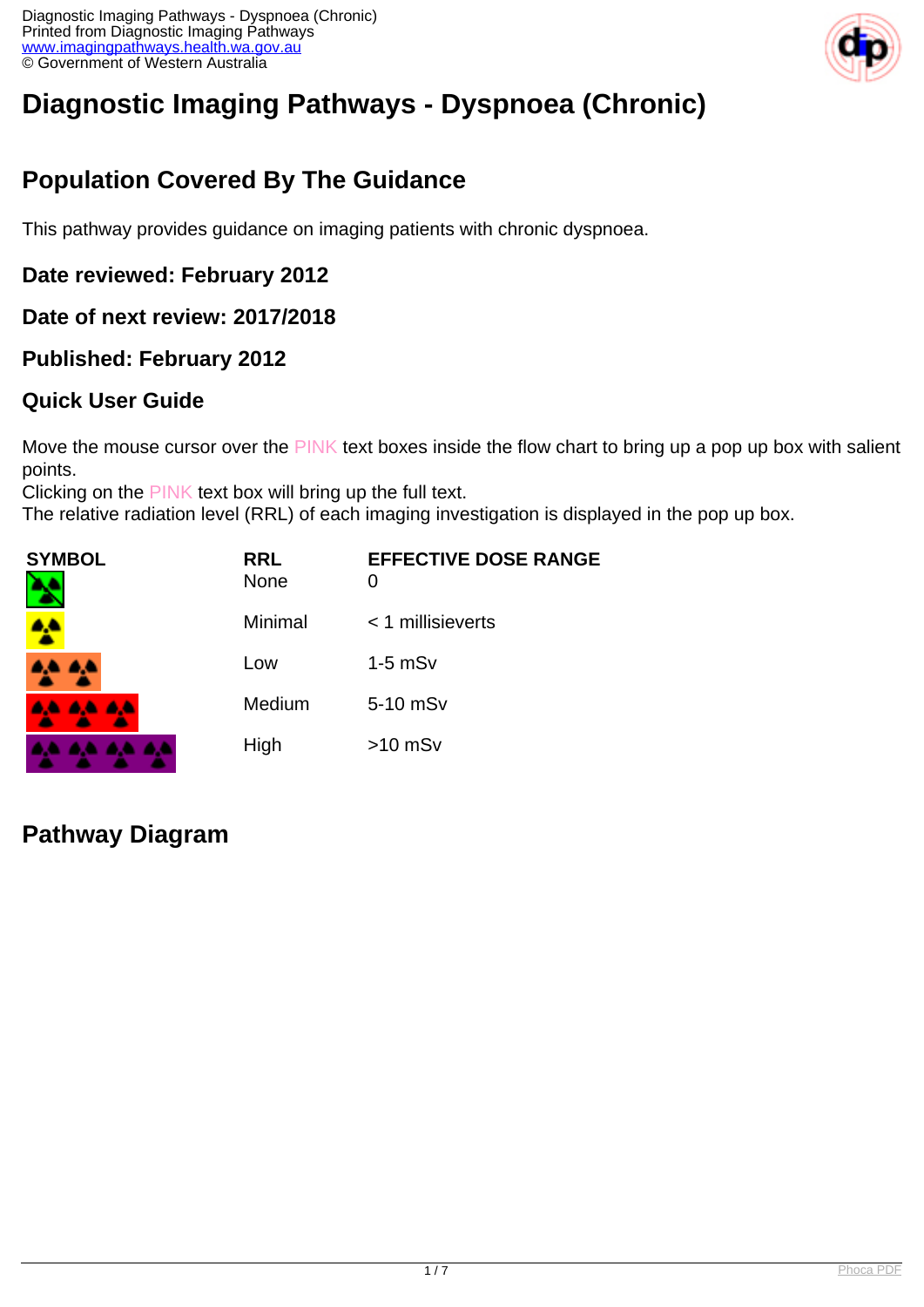#### Diagnostic Imaging Pathways - Dyspnoea (Chronic) Printed from Diagnostic Imaging Pathways [www.imagingpathways.health.wa.gov.au](http://www.imagingpathways.health.wa.gov.au/)



## **Image Gallery**

Note: Images coming soon.

### **Teaching Points**

- Chronic dyspnoea is defined as dyspnoea lasting more than one month
- Plain chest radiography provides useful information in the majority of cases to justify its routine use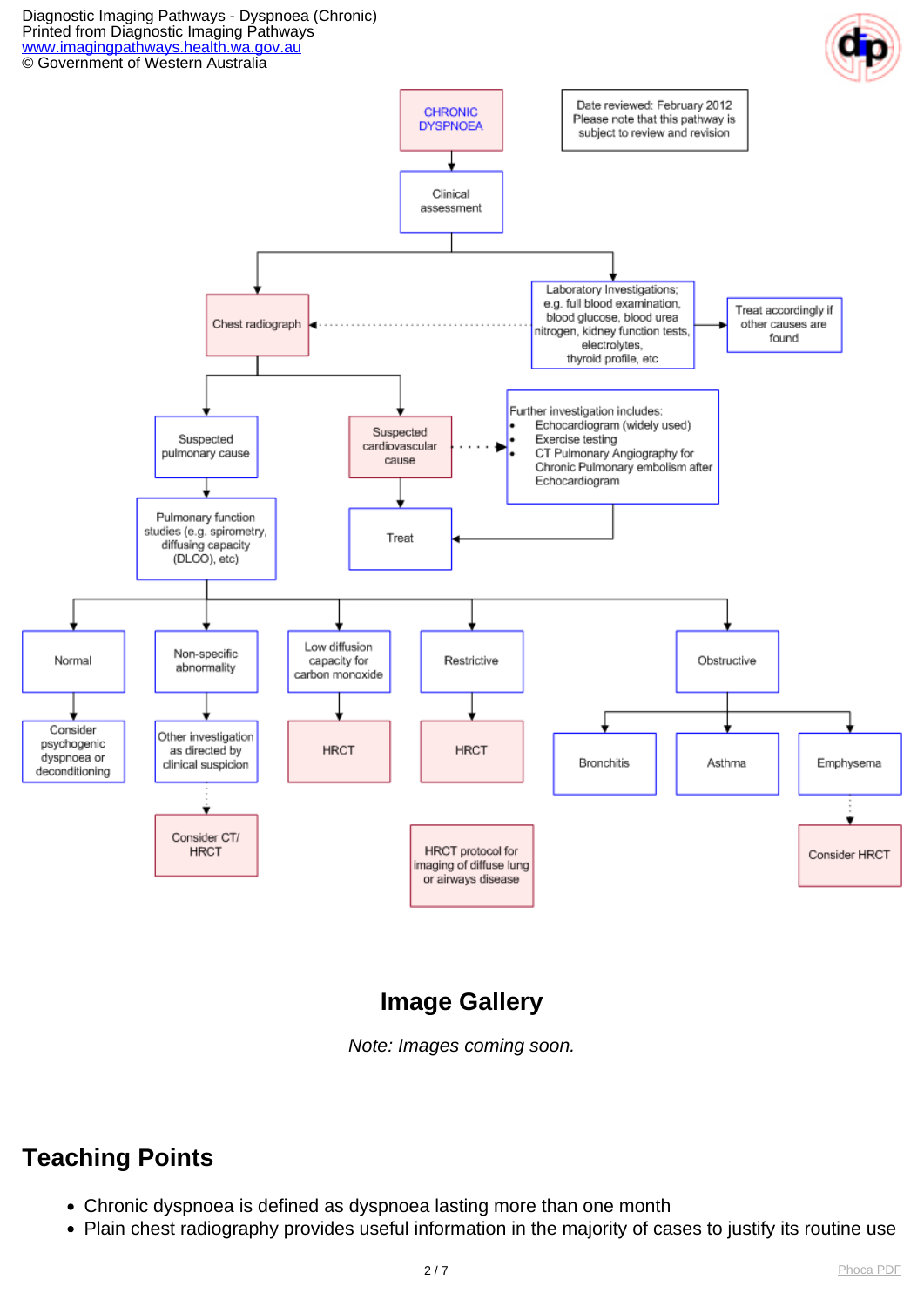

- Indications for CT / HRCT include
	- Restrictive lung disease
	- Preoperative assessment of patients who are being referred for lung reduction surgery
	- Patients who have dyspnoea and reduced single-breath diffusing capacity for carbon monoxide without evidence of airflow obstruction
	- Patients with chronic dyspnoea in whom the initial evaluation (clinical assessment, CXR and pulmonary testing) is non diagnostic or non revealing

### **Chronic Dyspnoea**

- Defined as dyspnoea lasting for more than one month and can be caused by a wide range of conditions [1](index.php/imaging-pathways/respiratory/chronic-dyspnoea?tab=references#1)
- Over two thirds of cases are caused by pulmonary or cardiac aetiology with the most common causes being asthma, interstitial lung disease, COPD and myocardial dysfunction [2](index.php/imaging-pathways/respiratory/chronic-dyspnoea?tab=references#2)
- The history and examination will usually provide clues to the underlying diagnosis and direct investigation

### **Cardiac Dyspnoea**

Cardiac dyspnoea or cardiovascular dyspnoea includes causes of dyspnoea which relate to the cardiac pump and its associated vasculature. It is common to have combined cardiac and other causes of dyspnoea co-existing in a patient especially along with the pulmonary causes. Cardiac dyspnoea is generally evaluated with electrocardiography, laboratory blood tests (N-Brain natriuretic peptide), echocardiography, Holter monitoring, cardio-pulmonary exercise testing and cardiac catheterisation [1](index.php/imaging-pathways/respiratory/chronic-dyspnoea?tab=references#1)

### **Electrocardiography**

- Easily available, non-invasive, inexpensive and quick
- Can show abnormalities in heart rate and rhythm and in addition can detect cardiac ischemia, chamber enlargement and pericardial diseases [1](index.php/imaging-pathways/respiratory/chronic-dyspnoea?tab=references#1)

### **Holter Monitoring**

• A 24 hour or sometimes upto 72 hour recording of heart rhythm in cases suspected for arrythmias is another inexpensive, relatively readily available and a non-invasive test

### **Brain Natriuretic Peptide (BNP)**

- Blood test, relatively quick and obtainable
- BNP is a hormone present in cardiac musculature especially ventricles. BNP is released when the ventricles are under tension as occurs in heart failure and this can be used as a predictor of the presence as well as to estimate the severity of the failure based on the levels of BNP in the test sample [12](index.php/imaging-pathways/respiratory/chronic-dyspnoea?tab=references#12)

### **Echocardiography (Echo)**

Relatively easily available, relatively quick. No radiation involved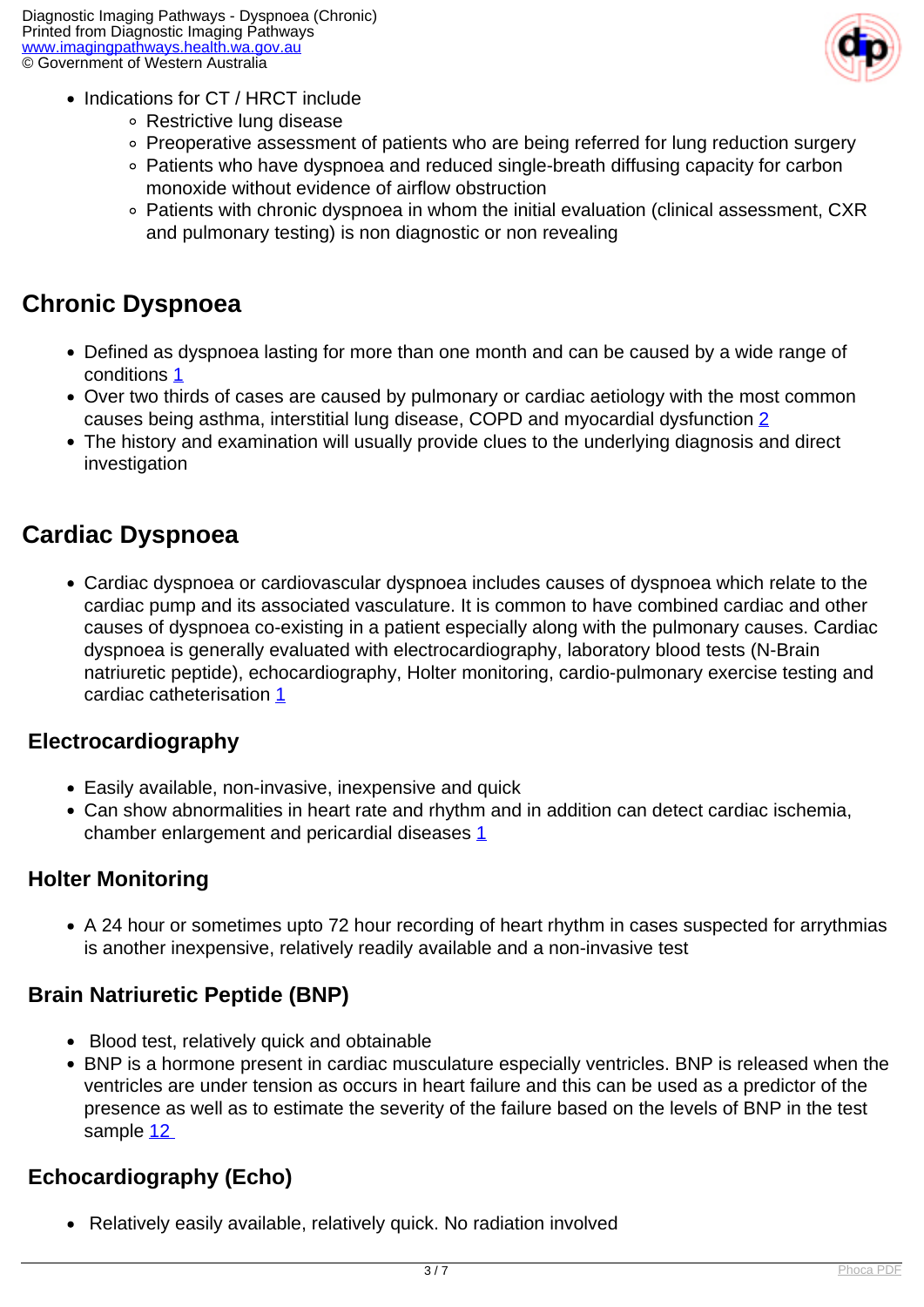

- Trans-thoracic echocardiography is non-invasive whereas trans-oesophageal echocardiography is invasive
- Echo is the most widely used imaging modality to investigate cardiac failure. Can detect both right and left heart failure, valvular heart diseases and pericardial diseases. Stress echo test can be used to detect cardiac ischemia. Colour flow Doppler echo can be used to detect chronic thromboembolic disease and pulmonary hypertension
- In one study it was noted that 2/3rd of elderly adults with unexplained dyspnoea after history, physical examination, chest radiograph and lung function tests had diastolic dysfunction on echocardiography [13](index.php/imaging-pathways/respiratory/chronic-dyspnoea?tab=references#13)

### **Cardio-pulmonary exercise testing (CPET)**

- Cardio-pulmonary exercise testing is an advanced physiological multi-system testing modality which is relatively non-invasive but less widely available compared to the above tests
- CPET is usually done in cases with high clinical suspicion but equivocal test results or in whom multiple causes may co-exist for dyspnoea and is also very useful in detecting deconditioning and primary hyperventilating syndromes [1](index.php/imaging-pathways/respiratory/chronic-dyspnoea?tab=references#1)[,14](index.php/imaging-pathways/respiratory/chronic-dyspnoea?tab=references#14)

## **Chest Computed Tomography (CT)**

- Use of helical multi-detector CT with thin collimation instead of conventional high resolution CT has the advantage of contiguous data acquisition, but at a significantly higher radiation dose. However, studies with MDCT for conditions causing chronic dyspnoea have not been widely published in the literature as yet
- Choice of scanning technique depends on the clinical scenario and the age of the patient. Younger patients (especially females) should have HRCT if clinically acceptable

#### **Interstitial Lung Disease**

- HRCT uses narrow 1-2mm collimation (section thickness) every 10-20mm throughout the thorax. While effectively only 10% of the lung is imaged, this a sufficient sample to detect the diffuse parenchymal abnormalities which characterise ILD and minimises the radiation dose delivered to patients [5](index.php/imaging-pathways/respiratory/chronic-dyspnoea?tab=references#5)
- HRCT features of usual interstitial pneumonia (the radiopathological pattern associated with idiopathic pulmonary fibrosis) include irregular reticular lines, traction bronchiectasis, irregular lines and honeycombing in a basilar distribution [5](index.php/imaging-pathways/respiratory/chronic-dyspnoea?tab=references#5),[6](index.php/imaging-pathways/respiratory/chronic-dyspnoea?tab=references#6)
- Overall HRCT has high sensitivity 77-79% and specificity 72-90% with a positive predicted value of 85-88% in diagnosing IPF when compared with histological specimens obtained at lung biopsy as the gold standard [7](index.php/imaging-pathways/respiratory/chronic-dyspnoea?tab=references#7)[,8](index.php/imaging-pathways/respiratory/chronic-dyspnoea?tab=references#8)
- The sensitivity, specificity and PPV of a confident radiological diagnosis of IPF (ie. when uncertain cases are excluded) rises to 87%, 95% and 96% respectively [7](index.php/imaging-pathways/respiratory/chronic-dyspnoea?tab=references#7)
- The sensitivity and specificity of ILD other than IPF is significantly lower at 59% and 40% respectively [8](index.php/imaging-pathways/respiratory/chronic-dyspnoea?tab=references#8)
- Based on the studies above, surgical lung biopsy remains the gold standard for accurate diagnosis of ILD when the diagnosis is uncertain, and when the clinical diagnosis is and ILD other than IPF [5](index.php/imaging-pathways/respiratory/chronic-dyspnoea?tab=references#5) ,[7](index.php/imaging-pathways/respiratory/chronic-dyspnoea?tab=references#7),[8](index.php/imaging-pathways/respiratory/chronic-dyspnoea?tab=references#8)

### **Emphysema**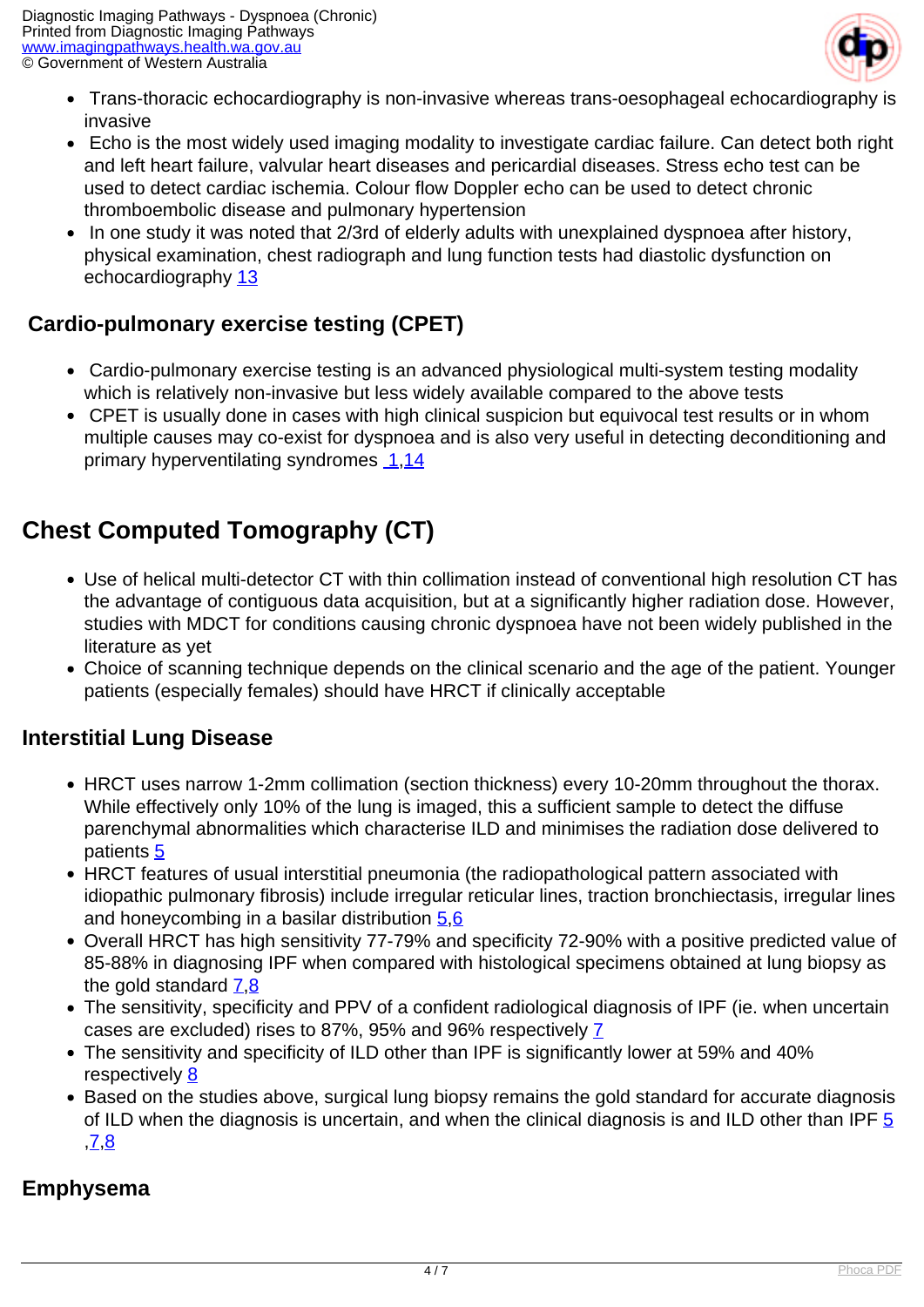

- Superior to plain radiography in showing the presence, distribution and extent of emphysema  $4.9$
- Although conventional or spiral CT can detect most cases of emphysema, HRCT is more reliable  $\frac{4}{3}$
- **Emphysema is characterised by areas of abnormally low attenuation on HRCT**  $\frac{4,9}{4,9}$  $\frac{4,9}{4,9}$  $\frac{4,9}{4,9}$  $\frac{4,9}{4,9}$  $\frac{4,9}{4,9}$
- Mild early emphysematous change may be missed on HRCT (low sensitivity), however it is still superior to pulmonary function testing in detecting the presence of emphysema and correlating with the severity of disease  $9$
- The grading of emphysema based on HRCT findings correlated well with pathological severity in several studies and is in the order of 0.7-0.9
- The role of CT in the clinical assessment of emphysema is limited by its expense. The main indications for the use of CT in assessing emphysema are
	- $\circ$  Preoperative assessment of patients who are being referred for lung reduction surgery [9](index.php/imaging-pathways/respiratory/chronic-dyspnoea?tab=references#9)
	- Patients who have dyspnoea and reduced single-breath diffusing capacity for carbon monoxide without evidence of airflow obstruction [9](index.php/imaging-pathways/respiratory/chronic-dyspnoea?tab=references#9),[10](index.php/imaging-pathways/respiratory/chronic-dyspnoea?tab=references#10)[,11](index.php/imaging-pathways/respiratory/chronic-dyspnoea?tab=references#11)

#### **Non-specific Abnormalities**

- CT scanning should be considered in patients with chronic dyspnoea when the initial evaluation (clinical assessment, chest radiography and pulmonary testing) is non diagnostic or non revealing  $\frac{3}{5}$
- This should be weighed against the radiation exposure risk, particularly in young patients

### **Chest Radiograph**

- Can reveal enough useful information regarding the diagnosis to justify its routine use in the initial investigation of chronic dyspnoea [3](index.php/imaging-pathways/respiratory/chronic-dyspnoea?tab=references#3)
- Used to exclude or demonstrate obvious chest wall abnormality (e.g. severe kyphoscoliosis, pectus excavatum) and/or help direct further investigations.
- One study found a positive predictive value of 75% and negative predictive value of 91% in the diagnosis of all causes of chronic dyspnoea [2](index.php/imaging-pathways/respiratory/chronic-dyspnoea?tab=references#2)
- Plain radiography had a sensitivity of 97% in diagnosis of symptomatic patients with moderate to severe emphysema based the radiological signs of hyperinflation and vascular alterations. However, its usefulness in diagnosis of mild emphysema is limited with low sensitivity and specificity [4](index.php/imaging-pathways/respiratory/chronic-dyspnoea?tab=references#4)
- Although chest radiography may be normal in patients with chronic dyspnoea due to interstitial lung disease, one study found interstitial changes on plain film in all 12 of their patients who had ILD [2](index.php/imaging-pathways/respiratory/chronic-dyspnoea?tab=references#2)

### **References**

References are graded from Level I to V according to the Oxford Centre for Evidence-Based Medicine, Levels of Evidence. [Download the document](http://www.cebm.net/wp-content/uploads/2014/06/CEBM-Levels-of-Evidence-2.1.pdf)

- 1. Karnani NG, Reisfield GM, Wilson GR. **Evaluation of chronic dyspnea.** Am Fam Physician. 2005;71(8):1529-37. (Review article)
- 2. Pratter MR, Curley FJ, Dubois J, Irwin RS. **Cause and evaluation of chronic dyspnea in a pulmonary disease clinic.** Arch Intern Med. 1989;149(10):2277-82. (Level IV evidence)
- 3. Westcott J, Davis SD, Fleishon H, Gefter WB, Henschke CI, McLoud TC, et al. **Dyspnea. American College of Radiology. ACR Appropriateness Criteria.** Radiology. 2000;215 Suppl:641-3. (Review article)
- 4. Muller NL, Coxson H. **Chronic obstructive pulmonary disease. 4: imaging the lungs in**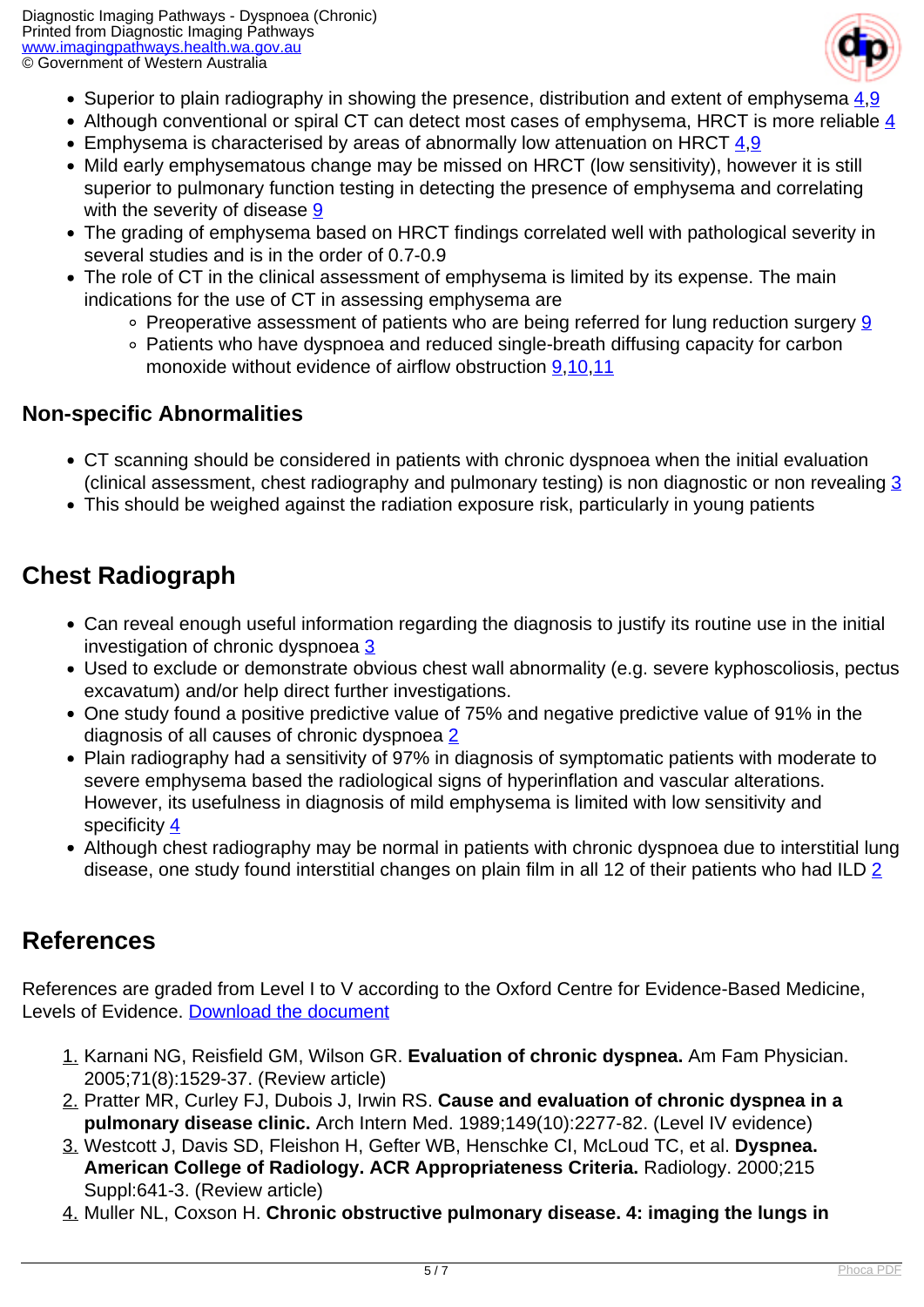

**patients with chronic obstructive pulmonary disease.** Thorax. 2002;57(11):982-5. (Review article)

- 5. Gotway MB, Freemer MM, King TE, Jr. **Challenges in pulmonary fibrosis. 1: Use of high resolution CT scanning of the lung for the evaluation of patients with idiopathic interstitial pneumonias.** Thorax. 2007;62(6):546-53. (Review article)
- 6. Hunninghake GW, Lynch DA, Galvin JR, Gross BH, Muller N, Schwartz DA, et al. **Radiologic findings are strongly associated with a pathologic diagnosis of usual interstitial pneumonia.** Chest. 2003;124(4):1215-23. (Level II evidence). [View the reference](http://www.ncbi.nlm.nih.gov/pubmed/14555549)
- 7. Hunninghake GW, Zimmerman MB, Schwartz DA, King TE, Jr., Lynch J, Hegele R, et al. **Utility of a lung biopsy for the diagnosis of idiopathic pulmonary fibrosis.** Am J Respir Crit Care Med. 2001;164(2):193-6. (Level II evidence). [View the reference](http://www.ncbi.nlm.nih.gov/pubmed/11463586)
- 8. Raghu GG, Mageto YYN, Lockhart DD, Schmidt RRA, Wood DDE, Godwin JJD. **The accuracy of the clinical diagnosis of new-onset idiopathic pulmonary fibrosis and other interstitial lung** disease: a prospective study. Chest. 1999;116(5):1168-74. (Level II evidence). *View the* [reference](http://www.ncbi.nlm.nih.gov/pubmed/10559072)
- 9. Thurlbeck WM, Muller NL. **Emphysema: definition, imaging, and quantification.** AJR Am J Roentgenol. 1994;163(5):1017-25. (Review article)
- 10. Orens JB, Kazerooni EA, Martinez FJ, Curtis JL, Gross BH, Flint A, et al. **The sensitivity of highresolution CT in detecting idiopathic pulmonary fibrosis proved by open lung biopsy. A** prospective study. Chest. 1995;108(1):109-15. (Level II evidence). [View the reference](http://www.ncbi.nlm.nih.gov/pubmed/7606943)
- 11. DePaso WJ, Winterbauer RH, Lusk JA, Dreis DF, Springmeyer SC. **Chronic dyspnea unexplained by history, physical examination, chest roentgenogram, and spirometry. Analysis of a seven-year experience.** Chest. 1991;100(5):1293-9. (Level IV evidence)
- 12. Wieczorek SJ, Wu AH, Christenson R, Krishnaswamy P, Gottlieb S, Rosano T, et al. **A rapid Btype natriuretic peptide assay accurately diagnoses left ventricular dysfunction and heart failure: a multicenter evaluation.** Am Heart J. 2002;144:834-9. (Level III evidence)
- 13. Penicka M, Bartunek J, Trakalova H, et al. **Heart failure with preserved ejection fraction in outpatients with unexplained dyspnea: a pressure-volume loop analysis.** J Am Coll Cardiol. 2010;55:1701. (Level IV evidence)
- 14. **ATS/ACCP Statement on cardiopulmonary exercise testing.** Am J Respir Crit Care Med. 2003;167:211-77. (Practice guidelines)

| Information from this website              | <b>Information from the Royal</b><br><b>Australian and New Zealand</b><br><b>College of Radiologists' website</b> |
|--------------------------------------------|-------------------------------------------------------------------------------------------------------------------|
|                                            |                                                                                                                   |
| <b>Consent to Procedure or Treatment</b>   | <b>Computed Tomography (CT)</b>                                                                                   |
| <b>Radiation Risks of X-rays and Scans</b> | <b>Iodine-Containing Contrast Medium</b>                                                                          |
| <b>Computed Tomography (CT)</b>            | <b>Plain Radiography/X-rays</b>                                                                                   |
| <b>Chest Radiograph (X-ray)</b>            | <b>Radiation Risk of Medical Imaging During</b><br><b>Pregnancy</b>                                               |

## **Information for Consumers**